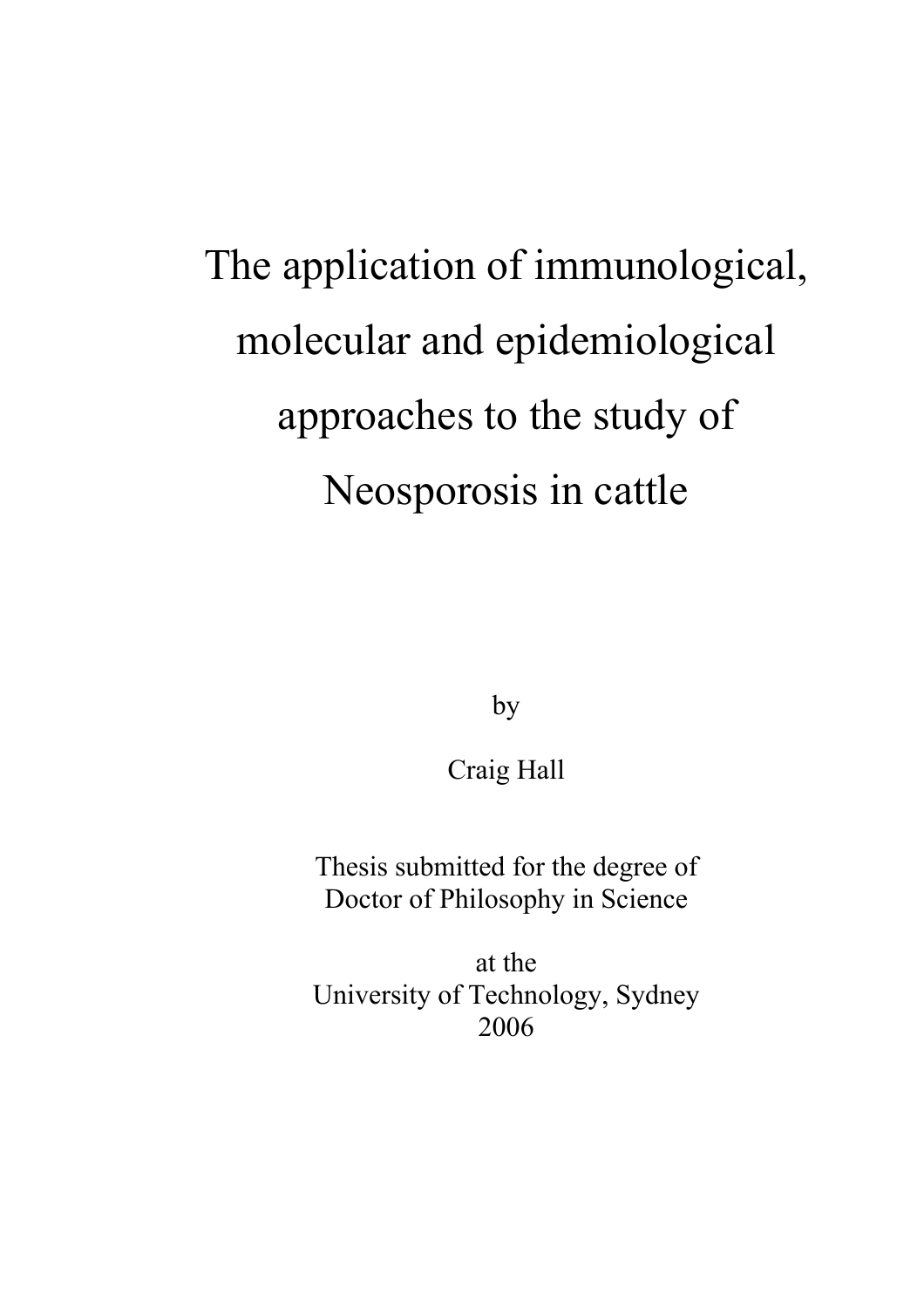#### **Certificate of authorship and originality**

I certify that the work in this thesis has not been previously submitted for a degree, nor has it been submitted as a part of requirements for a degree except as fully acknowledged in the text.

I also certify that the thesis has been written by me. Any help that I have received in my research work and the preparation of the thesis itself has been acknowledged. In addition, I certify that all information sources and literature used are indicated in the thesis.

Signed

 $\mathcal{L}_\text{max}$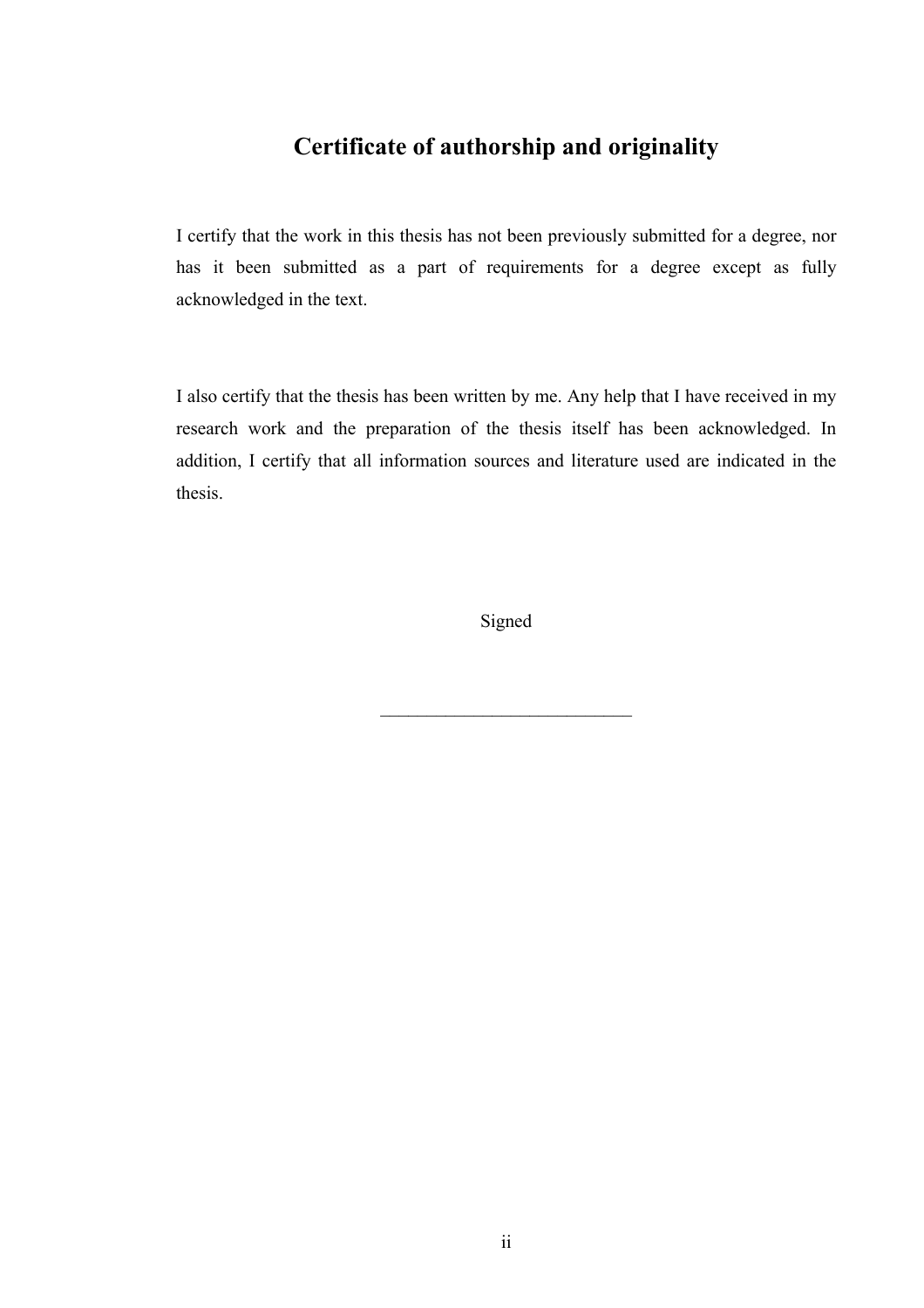#### **Acknowledgements**

Firstly, I wish to acknowledge the support and assistance of the dairy farmer, Peter Williams without which this project could not have gone ahead.

I also wish to thank the farmhand, Adam Findlater and the herd veterinarian, Dr Bob Rheinberger for their assistance.

Thanks also to Rob Reeves for access to his herd and to Rani Sahay and Ken Phillips from Dairy Express for access to NSW milk samples.

I wish to acknowledge Kathleen Vanhoff, Dr Michael Reichel and Scott Hackett from the Novartis Animal Health research facility, "Yarrandoo", and Irene Sotirchos from UTS, for assistance with the experimental work. Thanks also to Peter Windsor from the University of Sydney for pathological examination of the mouse tissues.

I would also like to thank Novartis Animal Health for funding the PhD.

I would like to acknowledge the ongoing help, advice, support and encouragement of my supervisors Dr Michael Reichel and Professor John Ellis in all aspects of the experimental work and writing.

Lastly I would like to thank my family, Sharron, Jayden, Talicia and Kiara for their support and for allowing me the time to complete this thesis.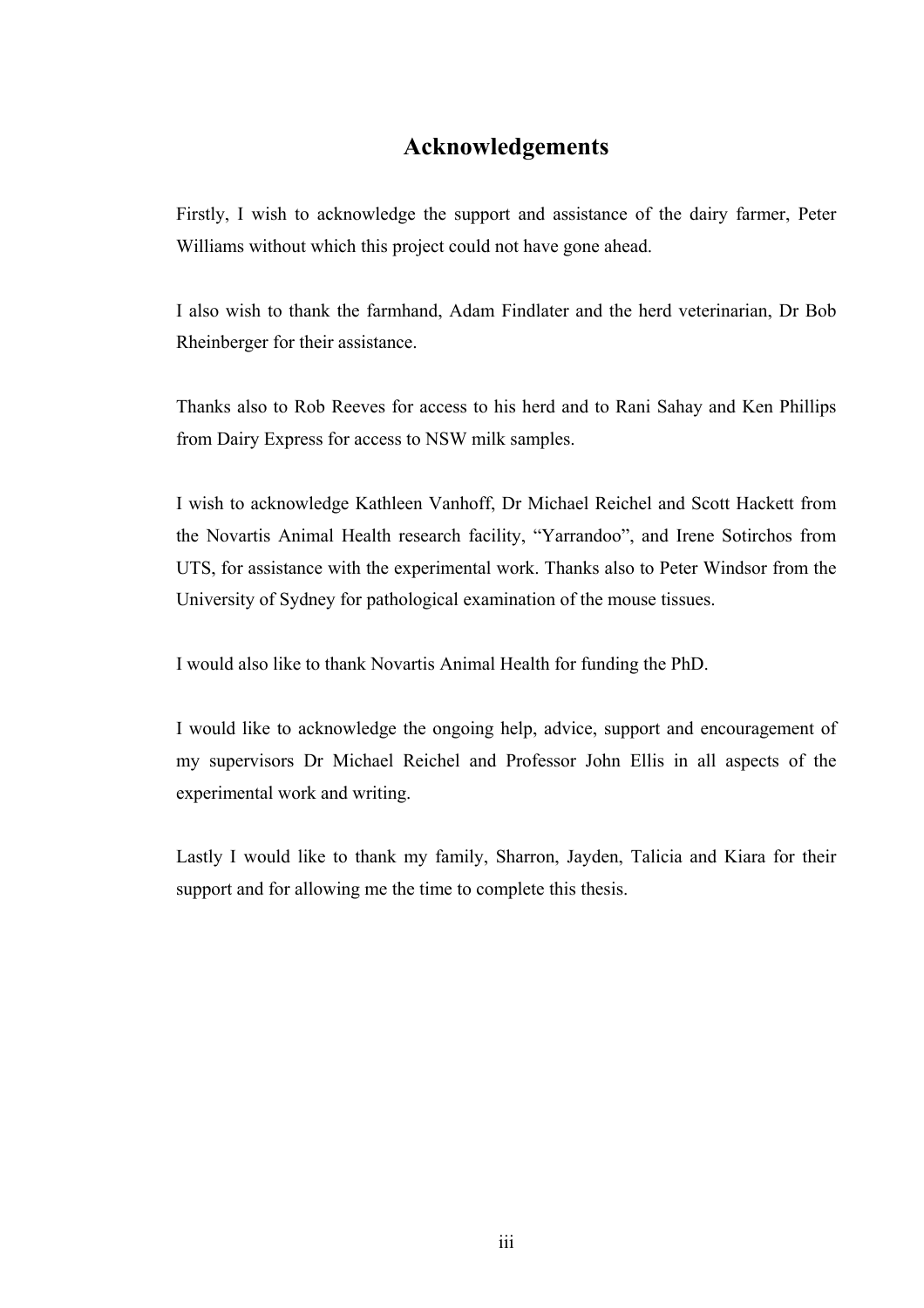#### **Publications arising from this thesis**

#### **Articles in refereed journals**

CA Hall, MP Reichel, JT Ellis (2005) *Neospora* abortions in dairy cattle: diagnosis, mode of transmission and control. Veterinary Parasitology 128, 213-241. (This paper was the 11th most downloaded article from Veterinary Parasitology in the 2nd quarter of 2005. It also has a citation index of 3 (in only 3/4 of a year)).

CA Hall, MP Reichel, JT Ellis (2005) Performance characteristics of two enzymelinked immunosorbent assays for the detection of antibodies to *Neospora caninum* in the serum of cattle. Accepted for publication in Veterinary Parasitology, March 2006.

CA Hall, MP Reichel, JT Ellis (2005) Validation and performance characteristics of an enzyme-linked immunosorbent assay for the detection of antibodies to *Neospora caninum* in the milk of cattle and subsequent application to determine prevalence of infection in NSW dairy cattle. Submitted to Veterinary Parasitology, December 2005.

#### **Magazine article**

CA Hall, MP Reichel, JT Ellis (2005) Control of *N. caninum* infection: a case study using test and cull and the value of serology. The Australian Cattle Veterinarian 35, 14-16.

#### **Conference proceedings**

C Hall, MP Reichel and JT Ellis (2003). Evidence of vertical transmission of *Neospora caninum* on a dairy farm in NSW. The 45<sup>th</sup> Annual Scientific Meeting of the Australian Society for Parasitology, 7-10 July, Darwin, Australia: abstract C24.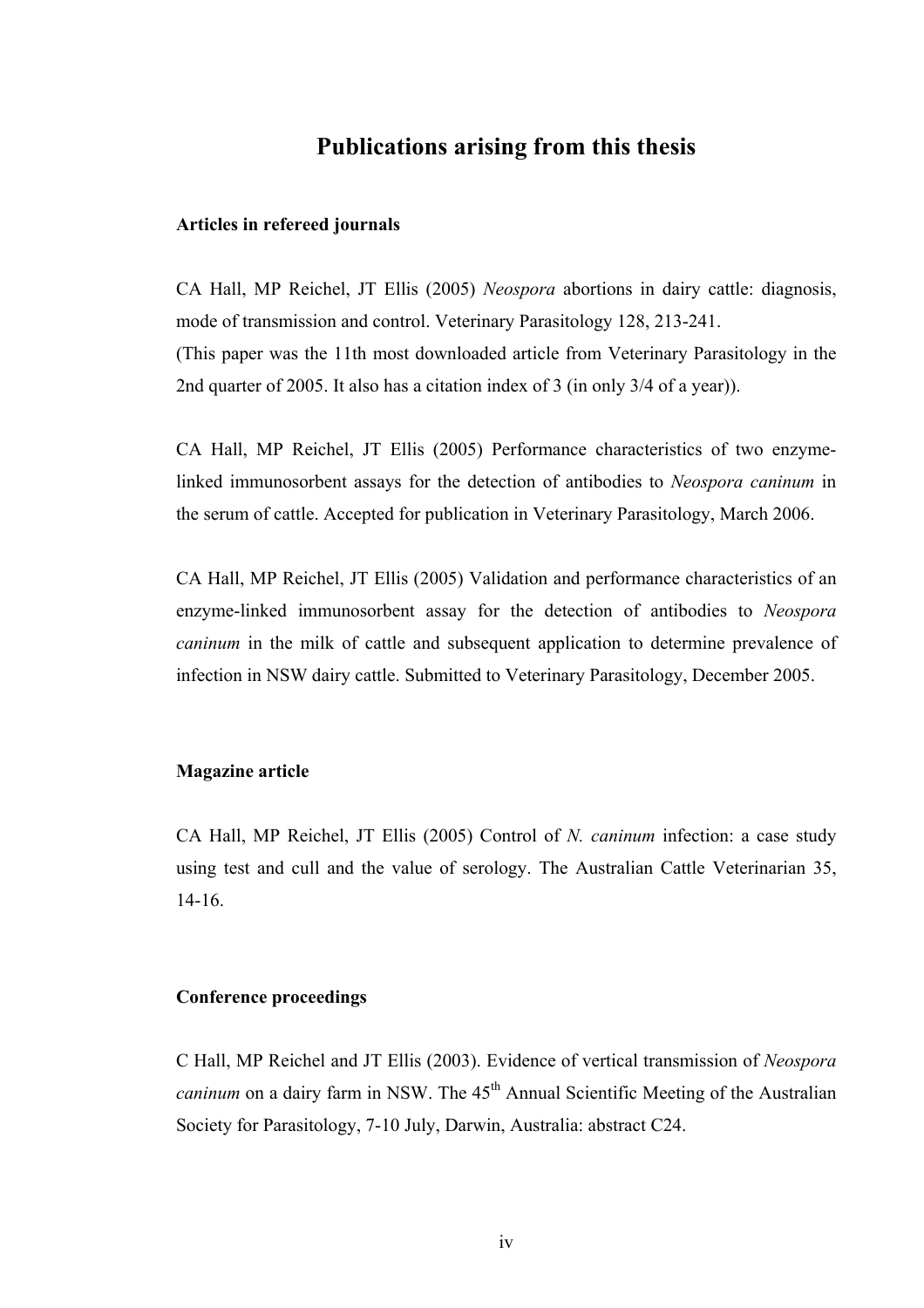C Hall, MP Reichel, JT Ellis (2004) Control of *Neospora caninum* infection in a NSW dairy herd. Proceedings of the 1st Australian Dairy Science Symposium, 26-27 February, Shepparton, Australia: pg 42, poster 7.

C Hall, MP Reichel, JT Ellis (2004) Vertical transmission of *Neospora caninum* in a NSW dairy herd. Proceedings of the 1st Australian Dairy Science Symposium, 26-27 February, Shepparton, Australia: abstract pg 16.

C Hall, MP Reichel, JT Ellis, R Rheinberger (2004) Control of *Neospora caninum* infection in a NSW dairy herd. Proceedings of the COST 854 Workshop, Working Group 2 and 3, June, Bilbao, Spain.

CA Hall, MP Reichel, JT Ellis (2004) *Neospora caninum*: abortion and infection control in a dairy herd. The  $46<sup>th</sup>$  Annual Scientific Meeting of the Australian Society for Parasitology, 26-30 September, Fremantle, Australia: abstract C13.

MP Reichel, CA Hall, JT Ellis (2004) *N. caninum*: abortion diagnosis and control of infection in a NSW dairy herd. New Zealand Society for Parasitology Annual Meeting No. 32, 2-3 November, Palmerston North, New Zealand.

CA Hall, MP Reichel, JT Ellis (2005) *Neospora caninum*: options for control Downunder. The 20<sup>th</sup> International Conference of the World Association for the Advancement of Veterinary Parasitology, 16-20 October, Christchurch, New Zealand: abstract N4.1.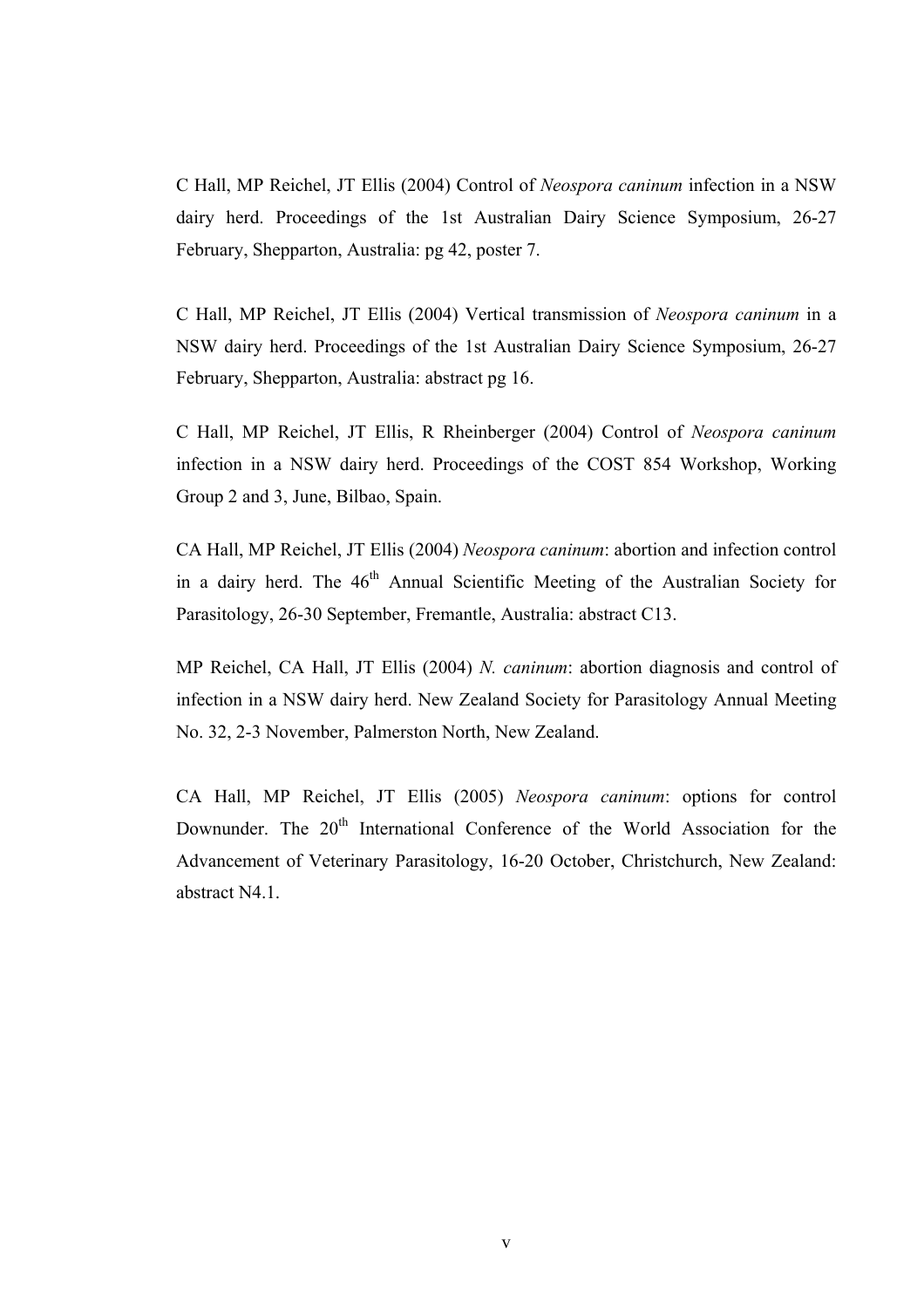## **Table of Contents**

|     |                                                                                              | <b>XII</b> |
|-----|----------------------------------------------------------------------------------------------|------------|
|     |                                                                                              |            |
|     |                                                                                              |            |
|     | 1. INTRODUCTION - THE BIOLOGY OF NEOSPORA CANINUM _______ 1                                  |            |
| 1.1 | History 1                                                                                    |            |
| 1.2 | Biology and life cycle<br><u>1</u>                                                           |            |
| 1.3 |                                                                                              |            |
| 1.4 |                                                                                              |            |
| 1.5 |                                                                                              |            |
| 1.6 |                                                                                              |            |
| 1.7 |                                                                                              |            |
| 1.8 | Milk yield                                                                                   | 9          |
| 1.9 | Methods of diagnosis and detection<br>10                                                     |            |
|     | 1.10 Methods of control<br>1.10 Methods of control<br>11                                     |            |
|     | 1.10.1                                                                                       |            |
|     | 1.10.2<br>1.10.3<br>Chemical treatment 11                                                    |            |
|     | 1.10.4                                                                                       | 12         |
|     | 1.11 Other species affected                                                                  |            |
|     | 1.11.1                                                                                       | 17         |
|     | 1.11.2                                                                                       | 17         |
|     | 1.12 Aims and Objectives<br><u> 1989 - Jan James James Barnett, fransk politik (d. 1989)</u> | 18         |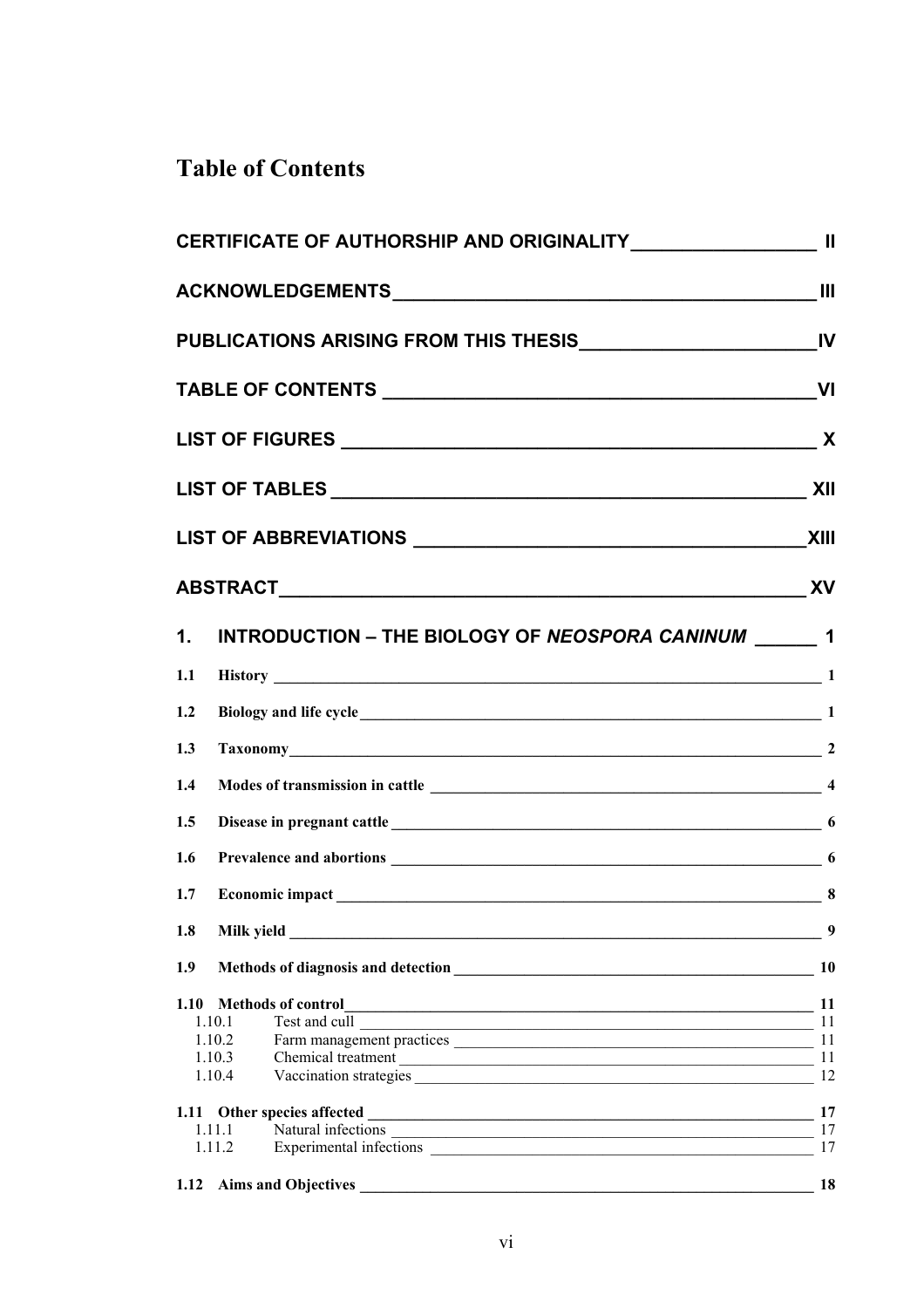#### **2. INFECTIOUS CAUSES OF ABORTION IN AUSTRALIAN DAIRY CATTLE \_\_\_\_\_\_\_\_\_\_\_\_\_\_\_\_\_\_\_\_\_\_\_\_\_\_\_\_\_\_\_\_\_\_\_\_\_\_\_\_\_\_\_\_\_\_\_\_\_ 19**

| 2.1.1<br>2.1.2<br>Abortion diagnosis<br>2.1.3<br>Objective<br>2.2<br>2.2.1<br>Herd sampling<br>the control of the control of the control of the control of the control of<br>Neospora caninum ELISA (Institut Pourquier, France)<br>2.2.2<br>2.2.3<br>BVDV ELISA (Institut Pourquier, France)<br>2.2.4<br>IBR ELISA (Institut Pourquier, France)<br>2.3 Results<br>$\frac{1}{\text{Neospora caninum ELISA}}$ $\frac{31}{31}$<br>2.3.1<br>2.3.2<br>BVDV ELISA 33<br>2.3.3<br>IBR ELISA<br>2.3.4<br>Abortions<br>38<br>2.3.6<br>Risk of abortion with IBR<br>2.3.7<br>$\sim$ 40<br>Risk of abortion with concurrent infection<br>2.3.8<br>2.3.9<br>2.4<br>3.<br><b>CONFIRMATION OF CATTLE SEROPOSITIVE TO NEOSPORA</b><br>3.1.1 Objective 1.1 Objective<br>3.2 Materials and Methods 50<br>3.2.1<br>Serum<br>Anti-Neospora caninum ELISA (IDEXX Laboratories, USA)<br>50<br>3.2.2<br>Neospora caninum Cypress ELISA (Cypress Diagnostics, Belgium) 51<br>3.2.3<br>3.3<br>3.4<br><b>Discussion</b><br><b>EVIDENCE OF VERTICAL TRANSMISSION OF NEOSPORA CANINUM</b><br>$\mathbf{4}$<br>ON A DAIRY FARM IN NSW<br>4.1<br>Introduction<br><u> 1988 - Johann Stein, mars and de Britain (b. 1988)</u><br>4.2<br>4.2.1<br>Genealogy 62<br>4.2.2<br>4.2.3<br>4.3<br><b>Results</b><br><u> 1989 - Johann Stoff, deutscher Stoffen und der Stoffen und der Stoffen und der Stoffen und der Stoffen und der</u><br>Vertical transmission<br>4.3.1<br>4.3.2<br>4.3.3<br>4.3.4<br>4.4 |  |  | 19 |
|-------------------------------------------------------------------------------------------------------------------------------------------------------------------------------------------------------------------------------------------------------------------------------------------------------------------------------------------------------------------------------------------------------------------------------------------------------------------------------------------------------------------------------------------------------------------------------------------------------------------------------------------------------------------------------------------------------------------------------------------------------------------------------------------------------------------------------------------------------------------------------------------------------------------------------------------------------------------------------------------------------------------------------------------------------------------------------------------------------------------------------------------------------------------------------------------------------------------------------------------------------------------------------------------------------------------------------------------------------------------------------------------------------------------------------------------------------------------------|--|--|----|
|                                                                                                                                                                                                                                                                                                                                                                                                                                                                                                                                                                                                                                                                                                                                                                                                                                                                                                                                                                                                                                                                                                                                                                                                                                                                                                                                                                                                                                                                         |  |  | 19 |
|                                                                                                                                                                                                                                                                                                                                                                                                                                                                                                                                                                                                                                                                                                                                                                                                                                                                                                                                                                                                                                                                                                                                                                                                                                                                                                                                                                                                                                                                         |  |  | 22 |
|                                                                                                                                                                                                                                                                                                                                                                                                                                                                                                                                                                                                                                                                                                                                                                                                                                                                                                                                                                                                                                                                                                                                                                                                                                                                                                                                                                                                                                                                         |  |  | 22 |
|                                                                                                                                                                                                                                                                                                                                                                                                                                                                                                                                                                                                                                                                                                                                                                                                                                                                                                                                                                                                                                                                                                                                                                                                                                                                                                                                                                                                                                                                         |  |  |    |
|                                                                                                                                                                                                                                                                                                                                                                                                                                                                                                                                                                                                                                                                                                                                                                                                                                                                                                                                                                                                                                                                                                                                                                                                                                                                                                                                                                                                                                                                         |  |  | 24 |
|                                                                                                                                                                                                                                                                                                                                                                                                                                                                                                                                                                                                                                                                                                                                                                                                                                                                                                                                                                                                                                                                                                                                                                                                                                                                                                                                                                                                                                                                         |  |  | 26 |
|                                                                                                                                                                                                                                                                                                                                                                                                                                                                                                                                                                                                                                                                                                                                                                                                                                                                                                                                                                                                                                                                                                                                                                                                                                                                                                                                                                                                                                                                         |  |  | 26 |
|                                                                                                                                                                                                                                                                                                                                                                                                                                                                                                                                                                                                                                                                                                                                                                                                                                                                                                                                                                                                                                                                                                                                                                                                                                                                                                                                                                                                                                                                         |  |  | 27 |
|                                                                                                                                                                                                                                                                                                                                                                                                                                                                                                                                                                                                                                                                                                                                                                                                                                                                                                                                                                                                                                                                                                                                                                                                                                                                                                                                                                                                                                                                         |  |  | 29 |
|                                                                                                                                                                                                                                                                                                                                                                                                                                                                                                                                                                                                                                                                                                                                                                                                                                                                                                                                                                                                                                                                                                                                                                                                                                                                                                                                                                                                                                                                         |  |  |    |
|                                                                                                                                                                                                                                                                                                                                                                                                                                                                                                                                                                                                                                                                                                                                                                                                                                                                                                                                                                                                                                                                                                                                                                                                                                                                                                                                                                                                                                                                         |  |  |    |
|                                                                                                                                                                                                                                                                                                                                                                                                                                                                                                                                                                                                                                                                                                                                                                                                                                                                                                                                                                                                                                                                                                                                                                                                                                                                                                                                                                                                                                                                         |  |  |    |
|                                                                                                                                                                                                                                                                                                                                                                                                                                                                                                                                                                                                                                                                                                                                                                                                                                                                                                                                                                                                                                                                                                                                                                                                                                                                                                                                                                                                                                                                         |  |  | 37 |
|                                                                                                                                                                                                                                                                                                                                                                                                                                                                                                                                                                                                                                                                                                                                                                                                                                                                                                                                                                                                                                                                                                                                                                                                                                                                                                                                                                                                                                                                         |  |  |    |
|                                                                                                                                                                                                                                                                                                                                                                                                                                                                                                                                                                                                                                                                                                                                                                                                                                                                                                                                                                                                                                                                                                                                                                                                                                                                                                                                                                                                                                                                         |  |  |    |
|                                                                                                                                                                                                                                                                                                                                                                                                                                                                                                                                                                                                                                                                                                                                                                                                                                                                                                                                                                                                                                                                                                                                                                                                                                                                                                                                                                                                                                                                         |  |  |    |
|                                                                                                                                                                                                                                                                                                                                                                                                                                                                                                                                                                                                                                                                                                                                                                                                                                                                                                                                                                                                                                                                                                                                                                                                                                                                                                                                                                                                                                                                         |  |  |    |
|                                                                                                                                                                                                                                                                                                                                                                                                                                                                                                                                                                                                                                                                                                                                                                                                                                                                                                                                                                                                                                                                                                                                                                                                                                                                                                                                                                                                                                                                         |  |  | 41 |
|                                                                                                                                                                                                                                                                                                                                                                                                                                                                                                                                                                                                                                                                                                                                                                                                                                                                                                                                                                                                                                                                                                                                                                                                                                                                                                                                                                                                                                                                         |  |  | 41 |
|                                                                                                                                                                                                                                                                                                                                                                                                                                                                                                                                                                                                                                                                                                                                                                                                                                                                                                                                                                                                                                                                                                                                                                                                                                                                                                                                                                                                                                                                         |  |  | 43 |
|                                                                                                                                                                                                                                                                                                                                                                                                                                                                                                                                                                                                                                                                                                                                                                                                                                                                                                                                                                                                                                                                                                                                                                                                                                                                                                                                                                                                                                                                         |  |  | 46 |
|                                                                                                                                                                                                                                                                                                                                                                                                                                                                                                                                                                                                                                                                                                                                                                                                                                                                                                                                                                                                                                                                                                                                                                                                                                                                                                                                                                                                                                                                         |  |  | 46 |
|                                                                                                                                                                                                                                                                                                                                                                                                                                                                                                                                                                                                                                                                                                                                                                                                                                                                                                                                                                                                                                                                                                                                                                                                                                                                                                                                                                                                                                                                         |  |  | 49 |
|                                                                                                                                                                                                                                                                                                                                                                                                                                                                                                                                                                                                                                                                                                                                                                                                                                                                                                                                                                                                                                                                                                                                                                                                                                                                                                                                                                                                                                                                         |  |  |    |
|                                                                                                                                                                                                                                                                                                                                                                                                                                                                                                                                                                                                                                                                                                                                                                                                                                                                                                                                                                                                                                                                                                                                                                                                                                                                                                                                                                                                                                                                         |  |  |    |
|                                                                                                                                                                                                                                                                                                                                                                                                                                                                                                                                                                                                                                                                                                                                                                                                                                                                                                                                                                                                                                                                                                                                                                                                                                                                                                                                                                                                                                                                         |  |  |    |
|                                                                                                                                                                                                                                                                                                                                                                                                                                                                                                                                                                                                                                                                                                                                                                                                                                                                                                                                                                                                                                                                                                                                                                                                                                                                                                                                                                                                                                                                         |  |  |    |
|                                                                                                                                                                                                                                                                                                                                                                                                                                                                                                                                                                                                                                                                                                                                                                                                                                                                                                                                                                                                                                                                                                                                                                                                                                                                                                                                                                                                                                                                         |  |  |    |
|                                                                                                                                                                                                                                                                                                                                                                                                                                                                                                                                                                                                                                                                                                                                                                                                                                                                                                                                                                                                                                                                                                                                                                                                                                                                                                                                                                                                                                                                         |  |  | 53 |
|                                                                                                                                                                                                                                                                                                                                                                                                                                                                                                                                                                                                                                                                                                                                                                                                                                                                                                                                                                                                                                                                                                                                                                                                                                                                                                                                                                                                                                                                         |  |  |    |
|                                                                                                                                                                                                                                                                                                                                                                                                                                                                                                                                                                                                                                                                                                                                                                                                                                                                                                                                                                                                                                                                                                                                                                                                                                                                                                                                                                                                                                                                         |  |  | 56 |
|                                                                                                                                                                                                                                                                                                                                                                                                                                                                                                                                                                                                                                                                                                                                                                                                                                                                                                                                                                                                                                                                                                                                                                                                                                                                                                                                                                                                                                                                         |  |  | 58 |
|                                                                                                                                                                                                                                                                                                                                                                                                                                                                                                                                                                                                                                                                                                                                                                                                                                                                                                                                                                                                                                                                                                                                                                                                                                                                                                                                                                                                                                                                         |  |  | 58 |
|                                                                                                                                                                                                                                                                                                                                                                                                                                                                                                                                                                                                                                                                                                                                                                                                                                                                                                                                                                                                                                                                                                                                                                                                                                                                                                                                                                                                                                                                         |  |  | 62 |
|                                                                                                                                                                                                                                                                                                                                                                                                                                                                                                                                                                                                                                                                                                                                                                                                                                                                                                                                                                                                                                                                                                                                                                                                                                                                                                                                                                                                                                                                         |  |  |    |
|                                                                                                                                                                                                                                                                                                                                                                                                                                                                                                                                                                                                                                                                                                                                                                                                                                                                                                                                                                                                                                                                                                                                                                                                                                                                                                                                                                                                                                                                         |  |  |    |
|                                                                                                                                                                                                                                                                                                                                                                                                                                                                                                                                                                                                                                                                                                                                                                                                                                                                                                                                                                                                                                                                                                                                                                                                                                                                                                                                                                                                                                                                         |  |  | 63 |
|                                                                                                                                                                                                                                                                                                                                                                                                                                                                                                                                                                                                                                                                                                                                                                                                                                                                                                                                                                                                                                                                                                                                                                                                                                                                                                                                                                                                                                                                         |  |  | 64 |
|                                                                                                                                                                                                                                                                                                                                                                                                                                                                                                                                                                                                                                                                                                                                                                                                                                                                                                                                                                                                                                                                                                                                                                                                                                                                                                                                                                                                                                                                         |  |  | 65 |
|                                                                                                                                                                                                                                                                                                                                                                                                                                                                                                                                                                                                                                                                                                                                                                                                                                                                                                                                                                                                                                                                                                                                                                                                                                                                                                                                                                                                                                                                         |  |  | 65 |
|                                                                                                                                                                                                                                                                                                                                                                                                                                                                                                                                                                                                                                                                                                                                                                                                                                                                                                                                                                                                                                                                                                                                                                                                                                                                                                                                                                                                                                                                         |  |  |    |
|                                                                                                                                                                                                                                                                                                                                                                                                                                                                                                                                                                                                                                                                                                                                                                                                                                                                                                                                                                                                                                                                                                                                                                                                                                                                                                                                                                                                                                                                         |  |  |    |
|                                                                                                                                                                                                                                                                                                                                                                                                                                                                                                                                                                                                                                                                                                                                                                                                                                                                                                                                                                                                                                                                                                                                                                                                                                                                                                                                                                                                                                                                         |  |  | 67 |
|                                                                                                                                                                                                                                                                                                                                                                                                                                                                                                                                                                                                                                                                                                                                                                                                                                                                                                                                                                                                                                                                                                                                                                                                                                                                                                                                                                                                                                                                         |  |  |    |
|                                                                                                                                                                                                                                                                                                                                                                                                                                                                                                                                                                                                                                                                                                                                                                                                                                                                                                                                                                                                                                                                                                                                                                                                                                                                                                                                                                                                                                                                         |  |  | 73 |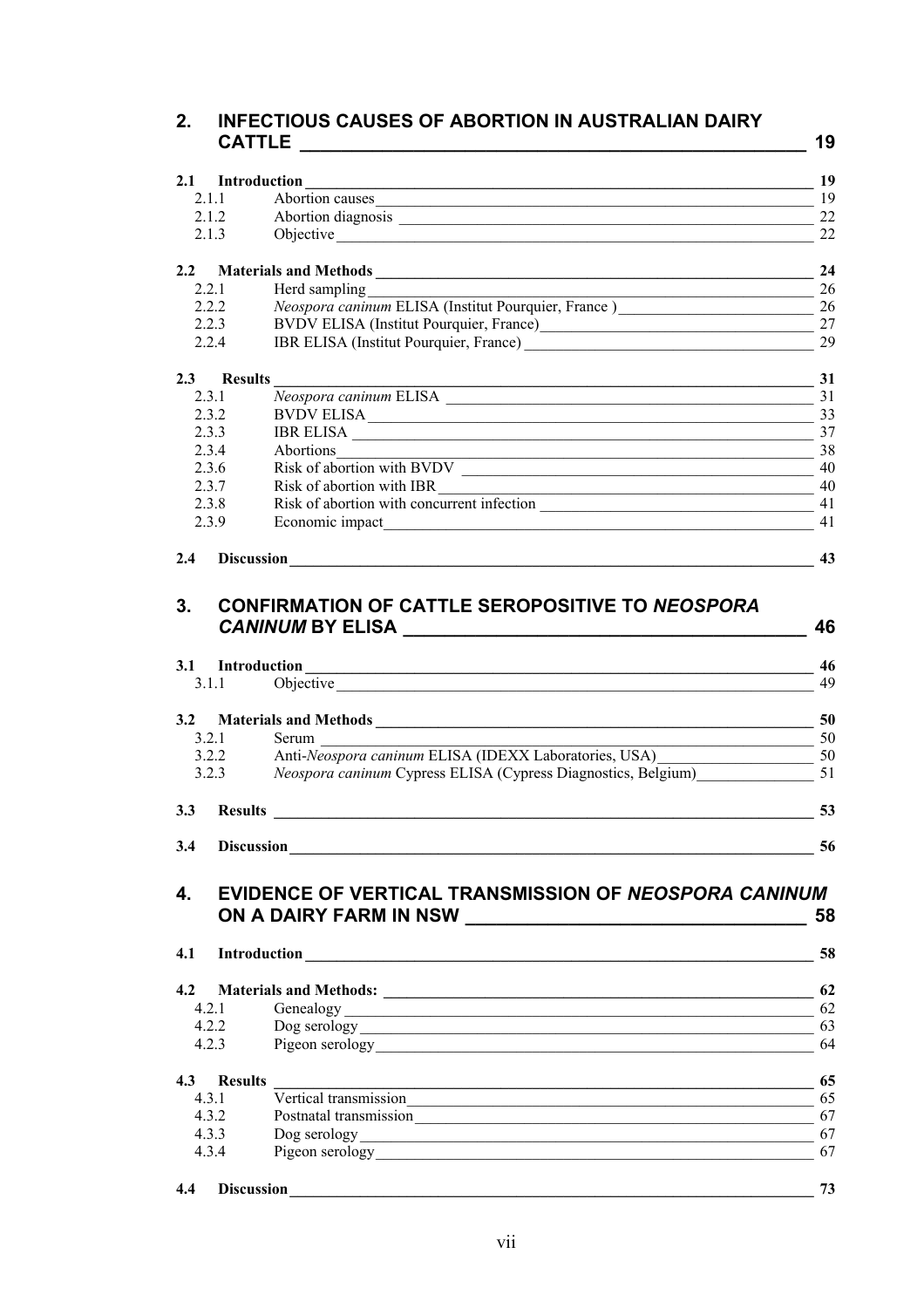| 5.1   | Introduction<br><u> 1980 - Jan Samuel Barbara, margaret e populari e programma e a segundar de la programma de la programma de l</u> |     |
|-------|--------------------------------------------------------------------------------------------------------------------------------------|-----|
|       |                                                                                                                                      |     |
| 5.2.1 | Detection of N. caninum by PCR                                                                                                       |     |
|       | 5.2.2                                                                                                                                |     |
|       | 5.2.3                                                                                                                                |     |
|       | SCID mice - experiment 2<br>5.2.4                                                                                                    |     |
| 5.3   | <b>Results</b>                                                                                                                       |     |
|       | 5.3.1                                                                                                                                |     |
|       | 5.3.1                                                                                                                                |     |
| 5.4   | <b>Discussion</b>                                                                                                                    | 100 |

| 6.1.1                 | Milk production                                              |  |
|-----------------------|--------------------------------------------------------------|--|
| 6.1.2                 | Reproduction parameters                                      |  |
| 6.1.3                 | Objective                                                    |  |
| 6.2                   | <b>Materials and Methods</b>                                 |  |
| 6.2.1                 | Milk production                                              |  |
| 6.2.2                 | Reproduction parameters                                      |  |
| 6.3<br><b>Results</b> |                                                              |  |
| 6.3.1                 | Effect of N. caninum infection on milk production parameters |  |
| 6.3.2                 | Effect of parity on milk production                          |  |
|                       | Number of inseminations for conception                       |  |
| 6.3.3                 |                                                              |  |

#### **7. CONTROL OF** *NEOSPORA CANINUM* **INFECTION ON A DAIRY FARM \_\_\_\_\_\_\_\_\_\_\_\_\_\_\_\_\_\_\_\_\_\_\_\_\_\_\_\_\_\_\_\_\_\_\_\_\_\_\_\_\_\_\_\_\_\_\_\_\_\_\_\_\_\_\_ 116**

|                       | 7.1.1 Herd background     | 117        |
|-----------------------|---------------------------|------------|
|                       | 7.2 Materials and Methods | 119        |
| 7.2.1                 | Cattle                    | 119        |
| 7.2.2                 | Dogs                      | 119        |
| 7.3<br><b>Results</b> |                           | <b>120</b> |
| 7.3.1                 | Cattle serology           | 120        |
| 7.3.2                 | Dog serology              | 120        |

#### **8. PERFORMANCE CHARACTERISTICS OF TWO ENZYME-LINKED IMMUNOSORBENT ASSAYS FOR THE DETECTION OF ANTIBODIES TO** *NEOSPORA CANINUM* **IN THE SERUM OF CATTLE \_\_\_\_\_\_\_\_\_ 125**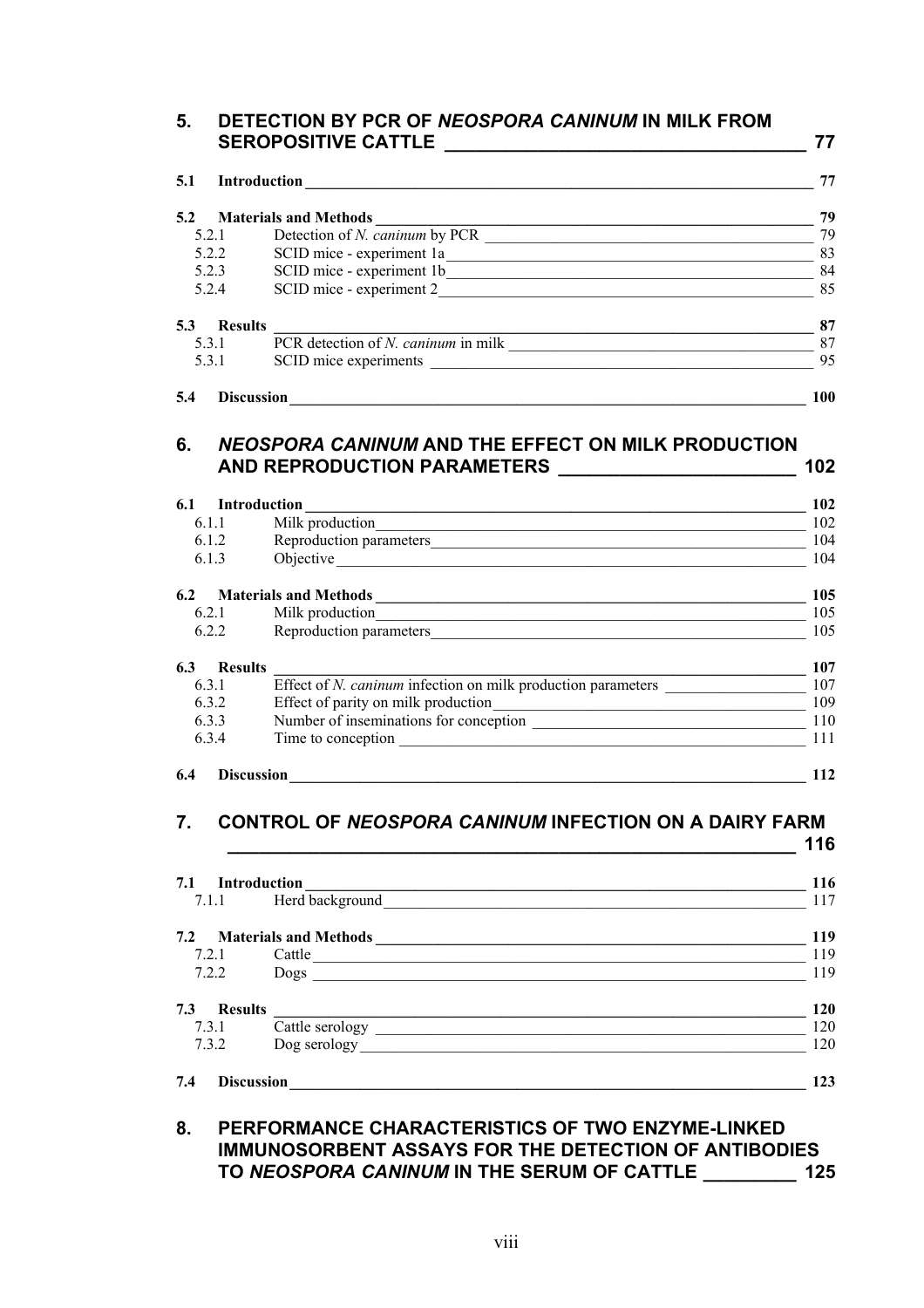| 8.1            | Introduction                                                                                                                                                                               | 125               |
|----------------|--------------------------------------------------------------------------------------------------------------------------------------------------------------------------------------------|-------------------|
| 8.2            |                                                                                                                                                                                            | 127               |
| 8.2.1          |                                                                                                                                                                                            | 127               |
| 8.2.2          |                                                                                                                                                                                            | 127               |
| 8.2.3          |                                                                                                                                                                                            |                   |
| 8.2.4          | IDEXX ELISA<br>Indirect ELISA (Institut Pourquier) 127<br>128                                                                                                                              |                   |
| 8.2.5          | Blocking ELISA (Institut Pourquier) 129                                                                                                                                                    |                   |
| 8.2.6          |                                                                                                                                                                                            | 129               |
| 8.3 Results    | $\sim$ 130                                                                                                                                                                                 |                   |
| 8.3.1          | IDEXX serum sample results 13<br>Optimising the performance characteristics of the Institut Pourquier indirect N. caninum                                                                  | 130               |
| 8.3.2          | $ELISA$ 130                                                                                                                                                                                |                   |
| 8.3.3          | Performance characteristics of the Institut Pourquier N. caninum blocking ELISA 134                                                                                                        |                   |
| 8.4            |                                                                                                                                                                                            | 138               |
| 9.1            | AND SUBSEQUENT APPLICATION TO DETERMINE PREVALENCE OF<br>INFECTION IN NSW DAIRY CATTLE ________________________                                                                            | 140<br><b>140</b> |
|                |                                                                                                                                                                                            |                   |
| 9.2            |                                                                                                                                                                                            |                   |
| 9.2.1          | Sampling 141                                                                                                                                                                               |                   |
| 9.2.2          | IDEXX ELISA<br>$\frac{1}{4}$ 141                                                                                                                                                           |                   |
| 9.2.3<br>9.2.4 |                                                                                                                                                                                            |                   |
| 9.2.5          | Milk prevalence survey 142                                                                                                                                                                 |                   |
| 9.3 Results    |                                                                                                                                                                                            | 144               |
| 9.3.1          | <u> 1989 - Johann Stoff, deutscher Stoffen und der Stoffen und der Stoffen und der Stoffen und der Stoffen und der</u><br>$\overline{\phantom{a}144}$<br><b>IDEXX</b> serum sample results |                   |
| 9.3.2          |                                                                                                                                                                                            |                   |
| 9.3.3          | Optimising the performance characteristics of the IP indirect N. caninum ELISA 146                                                                                                         |                   |
| 9.3.4          |                                                                                                                                                                                            | 148               |
| 9.4            | Discussion 152                                                                                                                                                                             |                   |
|                |                                                                                                                                                                                            | 155               |
|                |                                                                                                                                                                                            |                   |
|                |                                                                                                                                                                                            | 164               |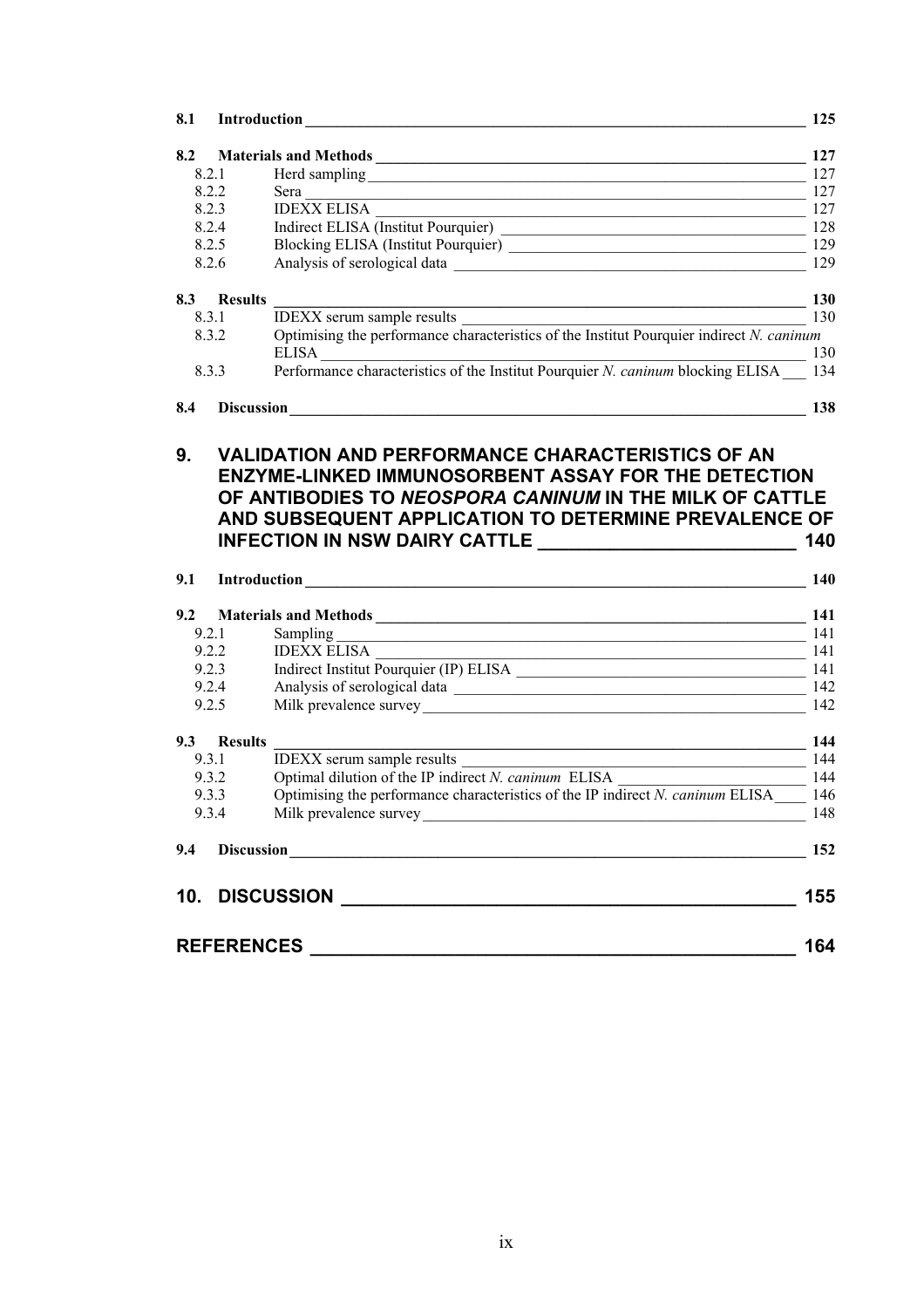# **List of Figures**

| <i>Figure 1</i> | Life cycle of N. caninum                                                | $\overline{4}$ |
|-----------------|-------------------------------------------------------------------------|----------------|
| Figure 2        | Photograph of study property (P. Williams, Kemps Creek)                 | 25             |
| Figure 3        | Percentage inhibition and corresponding OD exhibited by 266 individual  |                |
|                 | cattle sera tested in the N. caninum ELISA (Institut Pourquier)         | 33             |
| Figure 4        | Percentage competition and corresponding OD exhibited by 266            |                |
|                 | individual cattle sera tested in the BVDV ELISA (Institut Pourquier)    | 34             |
| Figure 5        | Percentage S/P and corresponding OD exhibited by 266 individual cattle  |                |
|                 | sera tested in the IBR ELISA (Institut Pourquier)                       | 38             |
| Figure 6        | Aborted foetus from N. caninum seropositive cow at 5.5 months gestation |                |
|                 |                                                                         | 39             |
| Figure 7        | Distribution of samples by S/P of ELISA (IDEXX)                         | 54             |
| Figure 8        | Comparison of two N. caninum ELISA's (IDEXX and Cypress)                | 54             |
| Figure 9        | Family trees of N. caninum seropositive cattle                          | 68             |
| Figure 10       | Frequency of Neospora infection according to age                        | 70             |
| Figure 11       | Percentage of Neospora infection according to year of birth             | 70             |
| Figure 12       | Comparison of mean S/P (IDEXX ELISA) and age of cattle                  | 72             |
| Figure 13       | Region of amplification of ITS1 by Tim 3/Tim 11 primers                 | 78             |
| Figure 14       | Gel electrophoresis of genomic DNA from milk extracts                   | 87             |
| Figure 15       | Gel electrophoresis of PCR products from milk extracts                  | 88             |
| Figure 16       | Gel electrophoresis of PCR products sent for sequencing                 | 89             |
| Figure 17       | Clustal W aligned sequences (forward primer)                            | 90             |
| Figure 18       | Clustal W aligned sequences (reverse primer)                            | 92             |
| Figure 19       | Full sequence of products produced by Tim 3/Tim 11 primers              | 93             |
| Figure 20       | Top 17 alignments after blasting the combined sequence (542 bp)         | 94             |
| Figure 21       | Live weights of mice in experiment 1a                                   | 96             |
| Figure 22       | Live weights of mice in experiment 1b                                   | 96             |
| Figure 23       | Live weights of mice injected with milk extract (Exp 2)                 | 98             |
| Figure 24       | Live weights of mice injected with NC-1 tachyzoites (Exp 2)             | 98             |
| Figure 25       | Live weights of mice injected with PBS (Exp 2)                          | 99             |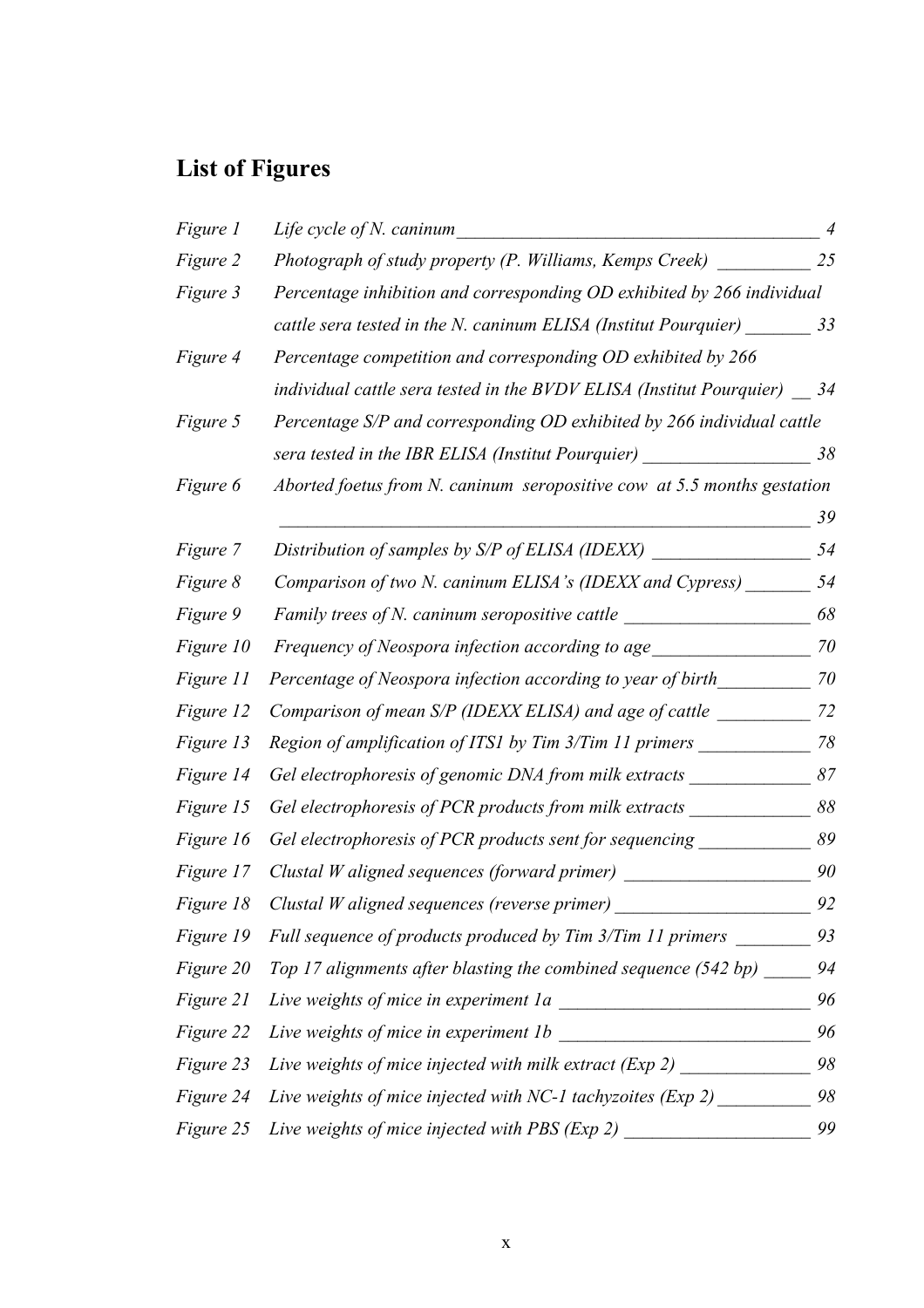|                  | Figure 26 S/P ratio and corresponding OD exhibited by 207 individual cattle sera |     |
|------------------|----------------------------------------------------------------------------------|-----|
|                  |                                                                                  |     |
|                  | Figure 27 Percentage inhibition and corresponding OD exhibited by 16 individual  |     |
|                  | cattle sera tested in the N. caninum ELISA (Institut Pourquier) 122              |     |
| <i>Figure 28</i> | TG-ROC analysis of bovine sera assayed in the Institut Pourquier indirect        |     |
|                  | $N.$ caninum ELISA $\overline{\phantom{a}}$                                      | 131 |
| Figure 29        | Frequency distribution of bovine sera assayed in the Institut Pourquier          |     |
|                  |                                                                                  |     |
| <i>Figure 30</i> | TG-ROC analysis of bovine sera assayed in the Institut Pourquier blocking        |     |
|                  | N. caninum ELISA<br><u> 1980 - Johann Stoff, fransk politik (d. 1980)</u>        | 135 |
| Figure 31        | Frequency distribution of bovine sera assayed in the Institut Pourquier          |     |
|                  |                                                                                  | 136 |
| Figure 32        | Frequency distribution of milk samples ( $n=55$ ) assayed in the IP indirect     |     |
|                  |                                                                                  | 144 |
| Figure 33        | Regression of milk samples from 55 individual cows                               | 146 |
| Figure 34        | Results of 93 bovine milk samples, assayed in the Institut Pourquier             |     |
|                  |                                                                                  | 147 |
| Figure 35        | Frequency distribution of NSW milk samples ( $n=398$ ) assayed in the IP         |     |
|                  |                                                                                  | 148 |
| Figure 36        |                                                                                  | 150 |
| <i>Figure</i> 37 | Distribution of dairy cows in NSW                                                | 151 |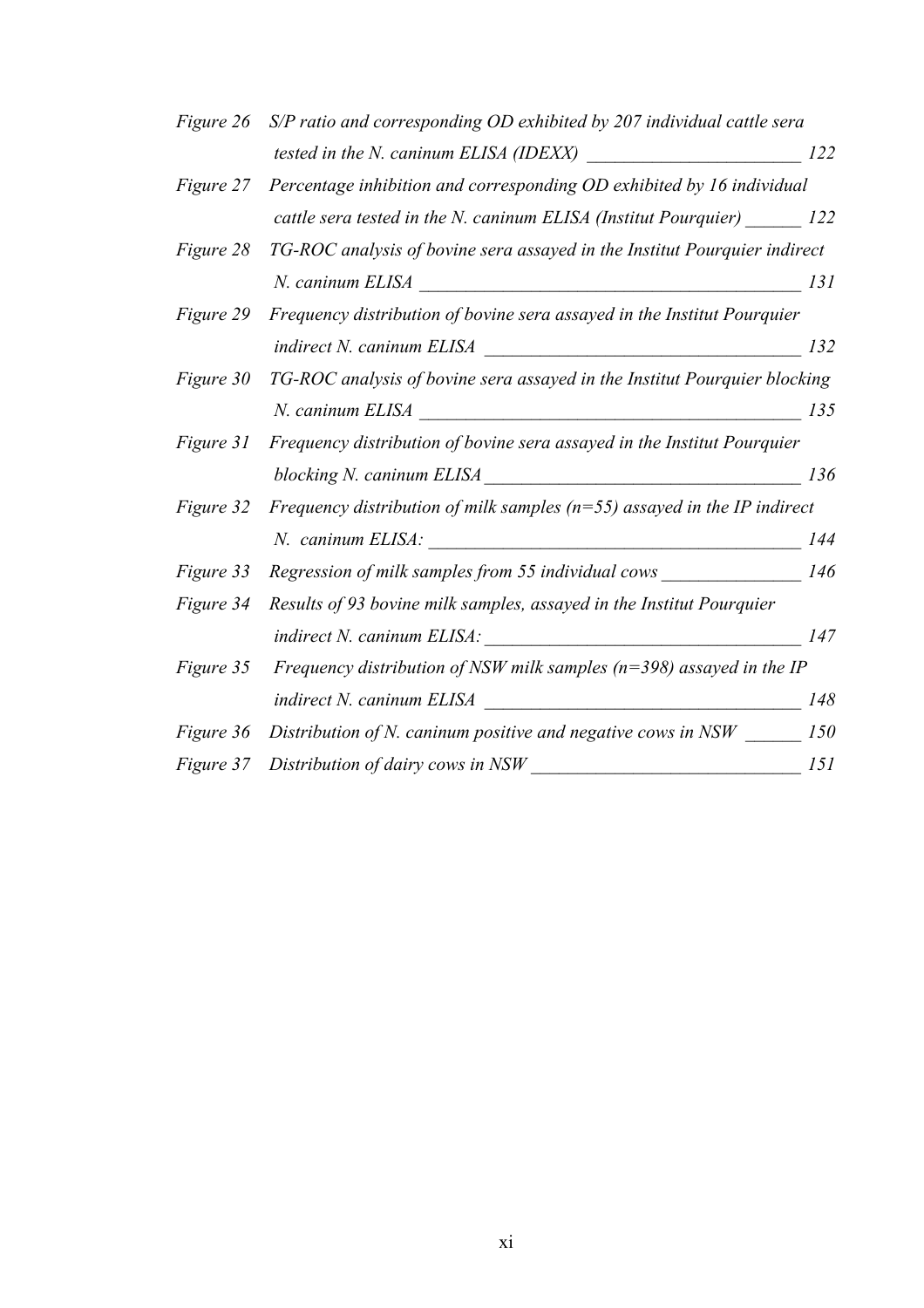### **List of Tables**

| Table 1  | Prevalence of N. caninum in dairy cattle from various countries                                                                                        | 7          |
|----------|--------------------------------------------------------------------------------------------------------------------------------------------------------|------------|
| Table 2  | N. caninum seropositive samples as determined by their $\%$ inhibition in the                                                                          |            |
|          | Pourquier ELISA.                                                                                                                                       | 32         |
| Table 3  | BVDV seropositive samples as determined by the % competition in the                                                                                    |            |
|          | Pourquier ELISA.                                                                                                                                       | 35         |
| Table 4  | Serostatus regarding Neospora, BVDV and IBR in cows that aborted from                                                                                  |            |
|          | November 2002 to October 2003                                                                                                                          | 39         |
| Table 5  | Risk of abortion                                                                                                                                       | 40         |
| Table 6  | Number of bovine sera with antibodies to N. caninum (Nc) and BVDV and                                                                                  |            |
|          | abortions in these cows                                                                                                                                | 41         |
| Table 7  | Estimated costs of abortion                                                                                                                            | 42         |
| Table 8  | Results of three N. caninum ELISA's for 27 positive cattle sera                                                                                        | 55         |
| Table 9  | The mean projected 305-day milk production of N. caninum seropositive and                                                                              |            |
|          | seronegative cattle                                                                                                                                    | 107        |
| Table 10 | The mean projected $305$ -day protein production by N. caninum seropositive                                                                            |            |
|          | and seronegative cattle                                                                                                                                | 108        |
| Table 11 | The difference in projected 305-day fat produced by N. caninum seropositive                                                                            |            |
|          | and seronegative cattle                                                                                                                                | 108        |
| Table 12 | The projected 305-day milk produced by N. caninum seronegative cattle                                                                                  |            |
|          | compared over different lactations                                                                                                                     | 109        |
| Table 13 | The number of inseminations for conception of N. caninum infected and non-                                                                             |            |
|          | <i>infected cows</i>                                                                                                                                   | <i>110</i> |
| Table 14 | The number of days from the first service till conception of $N$ . caninum                                                                             |            |
|          | infected and non-infected cows<br><u> 1980 - Jan Stein Stein Stein Stein Stein Stein Stein Stein Stein Stein Stein Stein Stein Stein Stein Stein S</u> | 111        |
| Table 15 | N. caninum seropositive cattle samples as determined by the IDEXX and                                                                                  |            |
|          | Pourquier ELISA                                                                                                                                        | 121        |
| Table 16 | Prevalence of N. caninum antibodies in milk samples from 398 dairy cows in                                                                             |            |
|          | NSW (in 44 Shires)                                                                                                                                     | 149        |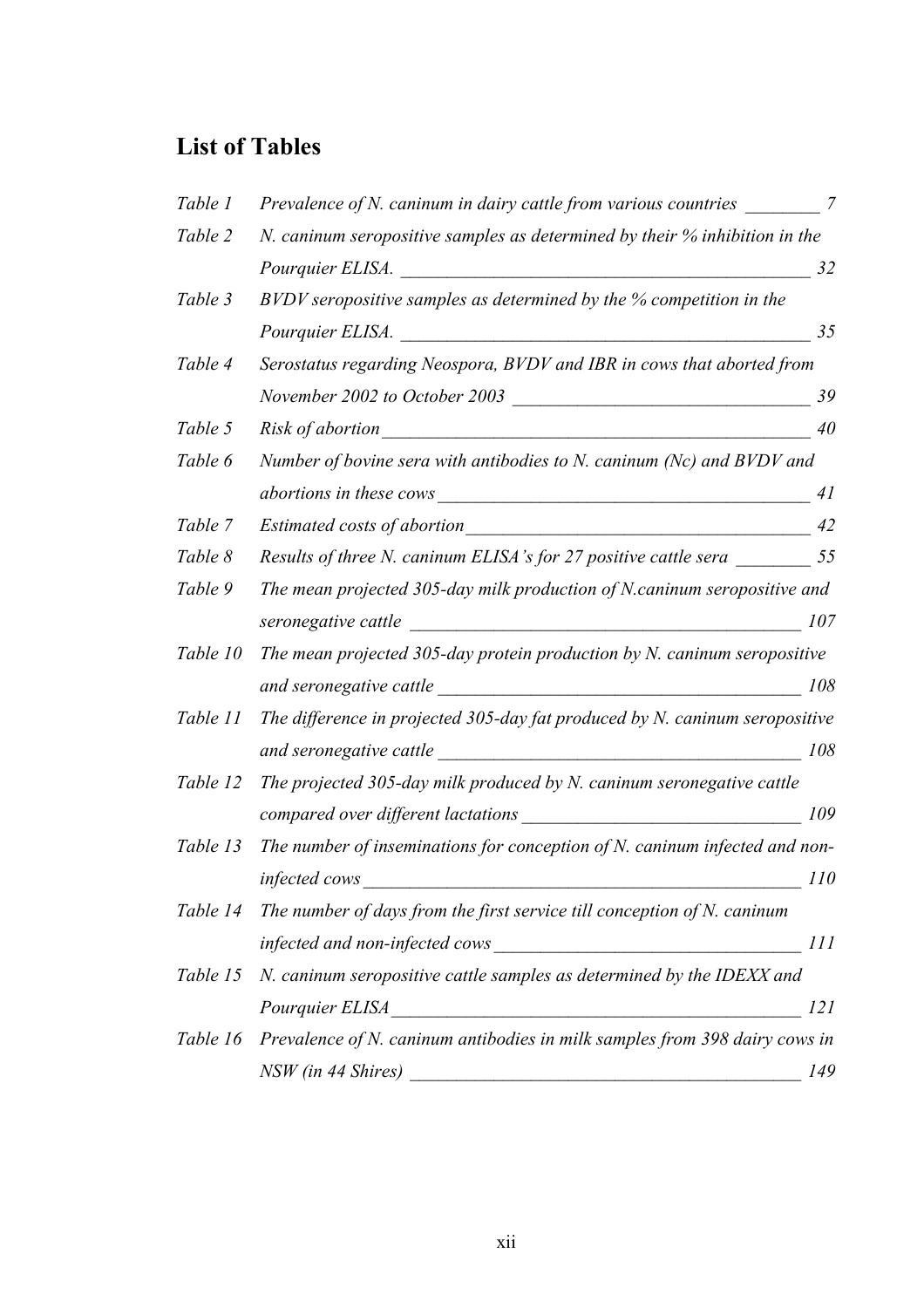# **List of Abbreviations**

| AI           | artificial insemination                                    |
|--------------|------------------------------------------------------------|
| <b>ANGIS</b> | <b>Australian National Genomic Information Service</b>     |
| <b>BHV</b>   | bovine herpes virus                                        |
| bp           | base pair                                                  |
| <b>BVD</b>   | <b>Bovine Viral Diarrhoea</b>                              |
| <b>BVDV</b>  | Bovine Viral Diarrhoea virus                               |
| <b>CMDT</b>  | computational methods for diagnostic tests                 |
| d            | days                                                       |
| <b>DIM</b>   | days in milk                                               |
| <b>ELISA</b> | enzyme linked immunosorbent assay                          |
| <b>GHRL</b>  | Gore Hill Research Laboratories, Gore Hill, NSW, Australia |
| h            | hours                                                      |
| <b>IBR</b>   | <b>Infectious Bovine Rhinotracheitis</b>                   |
| <b>IFAT</b>  | indirect fluorescent antibody test                         |
| IFN-γ        | gamma interferon                                           |
| <b>IHC</b>   | immunohistochemistry                                       |
| $\mathbf{I}$ | interleukin                                                |
| IP           | <b>Institut Pourquier</b>                                  |
| <b>ITS</b>   | internal transcribed spacer                                |
| min          | minute                                                     |
| mon          | months                                                     |
| MQ           | MilliQ                                                     |
| <b>NCBI</b>  | National Centre for Biotechnology Information              |
| <b>NSW</b>   | New South Wales, (Australia)                               |
| <b>OD</b>    | optical density                                            |
| <b>PBMC</b>  | peripheral blood mononuclear cells                         |
| <b>PBS</b>   | phosphate buffered saline                                  |
| <b>PCR</b>   | polymerase chain reaction                                  |
| PI           | persistently infected                                      |
| rDNA         | ribosomal DNA                                              |
| <b>RT</b>    | room temperature                                           |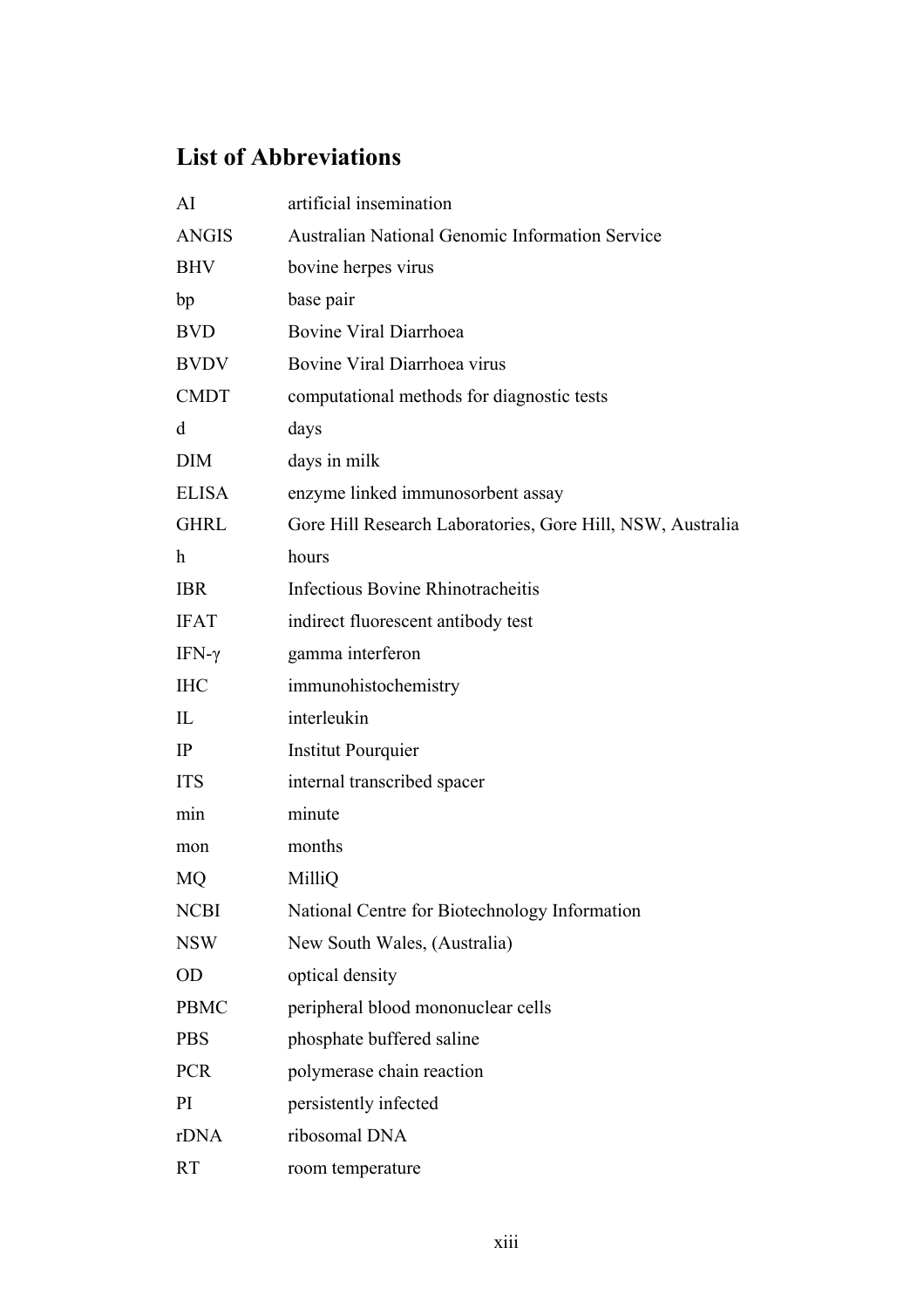| <b>SCC</b>  | somatic cell count                           |
|-------------|----------------------------------------------|
| <b>SCID</b> | severe combined immunodeficient              |
| Se          | sensitivity                                  |
| Sp          | specificity                                  |
| TG-ROC      | two graph-receiver operating characteristics |
| <b>TMB</b>  | tetramethylbendizine                         |
| UK.         | United Kingdom                               |
| USA         | United States of America                     |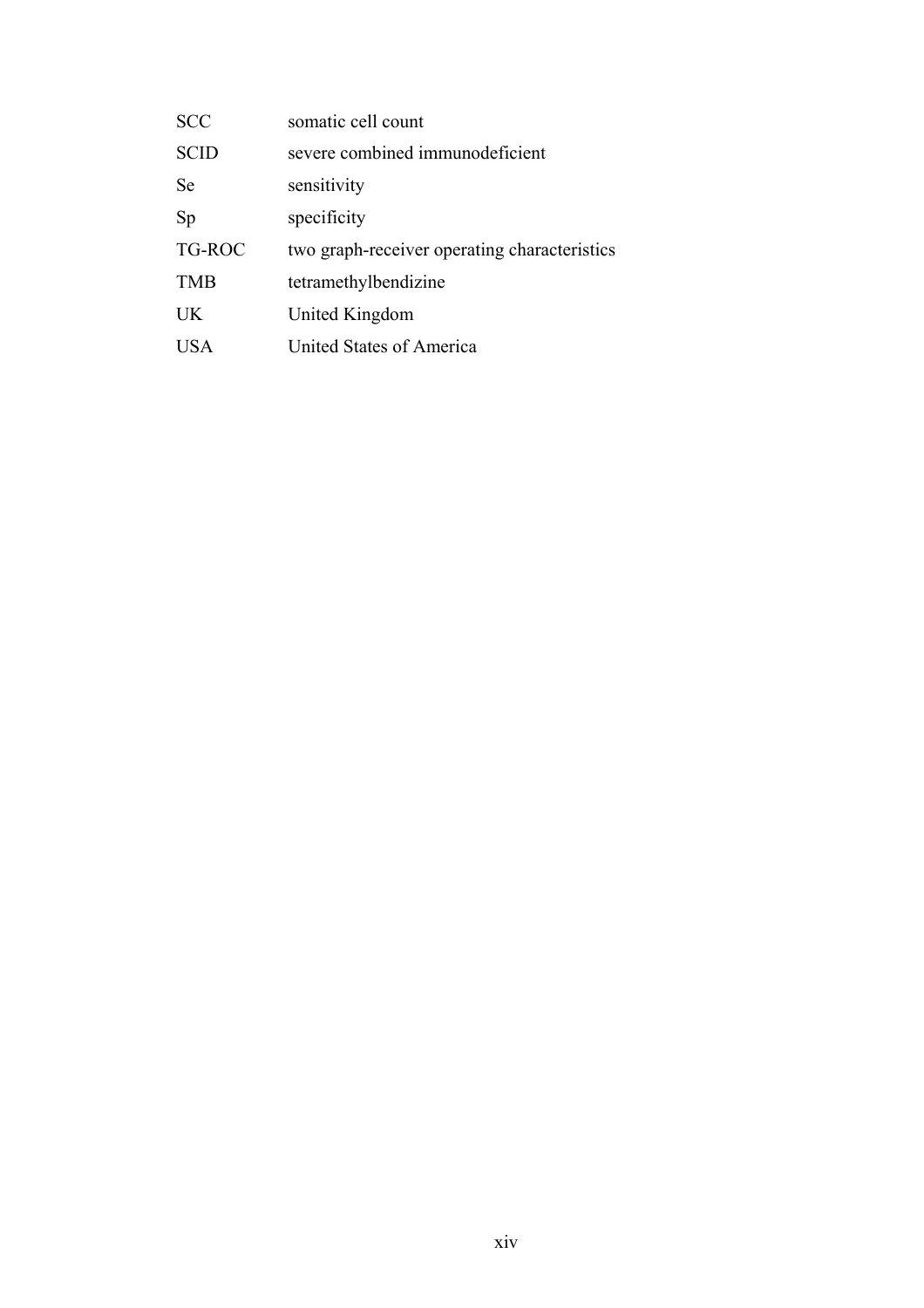#### **Abstract**

A prospective study was undertaken on a 260-head dairy herd in NSW, Australia to determine the modes of transmission, prevalence, effect on abortion and reproduction parameters and the impact on milk production of *Neospora caninum*. A test-and-cull method of control was also evaluated. The possible infectivity of milk from *N. caninum* infected cows was also investigated using a mouse model. As ELISAs form an important part of diagnosing *N. caninum* infection, studies were undertaken to evaluate two serum and one milk ELISA. Analysis was performed for each of the ELISAs to determine cut-off thresholds, Se and Sp. The milk ELISA was subsequently used to determine the overall prevalence of *N. caninum* in NSW dairy cows.

In the prospective study, 11.4% of the herd's cattle were seropositive to *N. caninum* by ELISA and the dominant route of transmission was vertical as the majority of the infected cattle were related and only a few seropositive cattle were born from seronegative dams (*i.e.* reflecting postnatal transmission). As 90% of offspring born from seropositive cows were also seropositive this suggests a high vertical transmission rate. *Neospora caninum* was found to be a major cause of abortion as cows seropositive to *N. caninum* had a 13-fold higher risk of abortion then seronegative cattle. Early foetal loss was also predicted to be associated with *N. caninum* infection as seropositive cows required a significantly greater number of inseminations and took longer to conceive than seronegative cattle. BVDV and IBR alone were not associated with causing abortion in this herd. This is the first report of an effective control strategy for *N. caninum* by either culling seropositives or not breeding from seropositive cows. This method was effective in reducing the number of infected cattle and was feasible due to the low prevalence of *N. caninum* on the farm and thus did not place too high a financial burden on the farmer. *Neospora caninum* DNA was also detected by PCR on milk samples from seropositive cows. This is the first Australian report demonstrating *N. caninum* DNA in milk. Of the serum ELISA evaluated, one was determined to have high Se and Sp at the cut-off recommended by the manufacturer while the other required modification of the cut-off value to gain the same high Se and Sp. After choosing the most suitable milk dilution, the milk ELISA was determined to have high